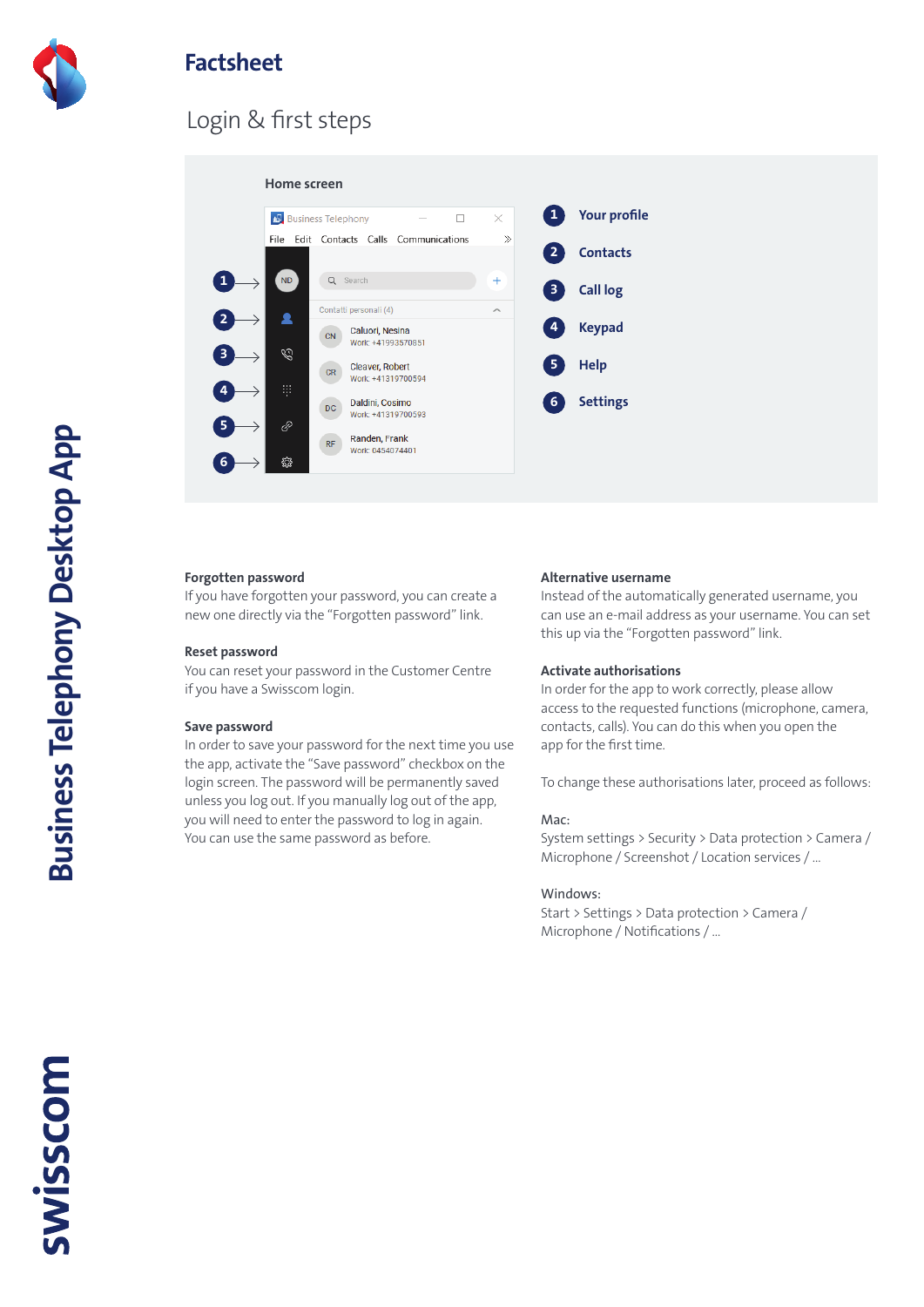

## Basic settings and contact management

#### **Quick options in the address book and call log**

In order to quickly carry out additional functions for a contact, move your mouse over the contact's avatar in the contact overview. Now you can access functions such as Call or Show profile. Alternatively, you can call someone directly with a double click.





#### **Listening to Combox messages**

If you have set up a Combox, you can access your messages directly by holding down the '1' key.

#### **Automatic name display**

The Business Communication app can assign incoming calls directly to a caller so their name is automatically displayed if they are listed in a telephone directory stored by Swisscom. If their name is not stored in a telephone directory or company address book, only their telephone number is displayed.

#### **Create a contact**

In order to create a new contact or contact group, click on the plus symbol to the right of the search bar.

#### **Find a contact**

You can browse your contacts and all linked directories (including the local directory stored on your device) using the search bar in the contact overview. If you click on the search bar, your most recent search queries are displayed. Previous results will appear as soon as you start typing in the search bar, with your stored contacts appearing first.

You can only search using these details: surname, first name, telephone numbers, IM addresses.

Tip: To obtain more reliable results, omit the country prefix or the initial 0 and start with the first number after the prefix.

Tip: If you use Outlook to organise your contacts, they will be automatically included in the app. The whole Outlook company address book is not included. To include it, allow access in settings under "Integrations".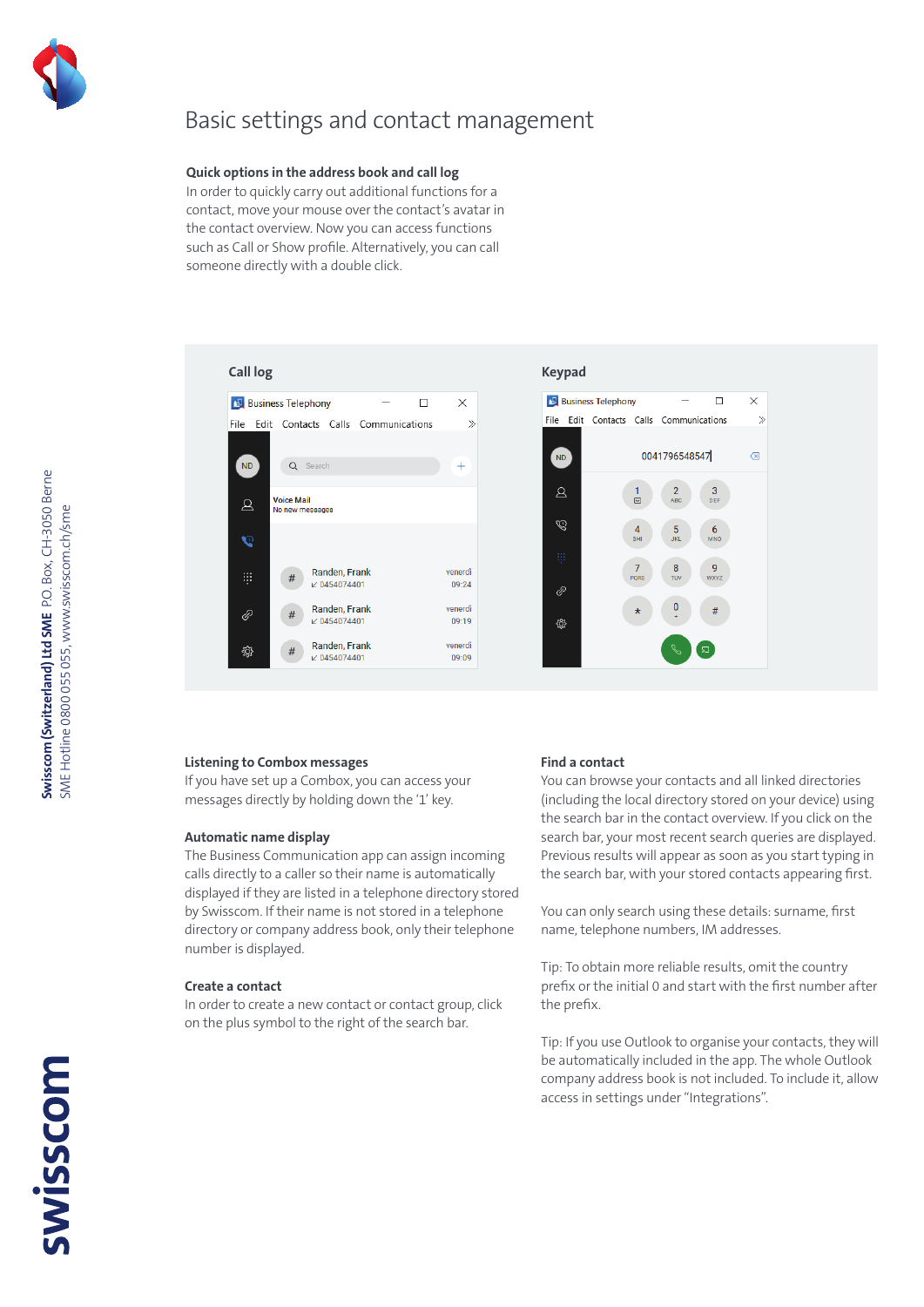

## Options before and during a call



#### **Call options (click on blue shaded area to display)**



#### **Open active call in tab**

In order to open the active call in a separate tab, double click on the blue shaded area under "Active communications".

#### **Start phone call with multiple participants**

The Business Communication app enables you to hold a conference call with up to seven participants at the same time. Start by calling one of the participants, then navigate via the "More" button in call options to "Conference" and add further participants one by one. In order to create your own meeting rooms and invitation links, you need a Hosted Advanced or Managed Business Communication Premium user package.